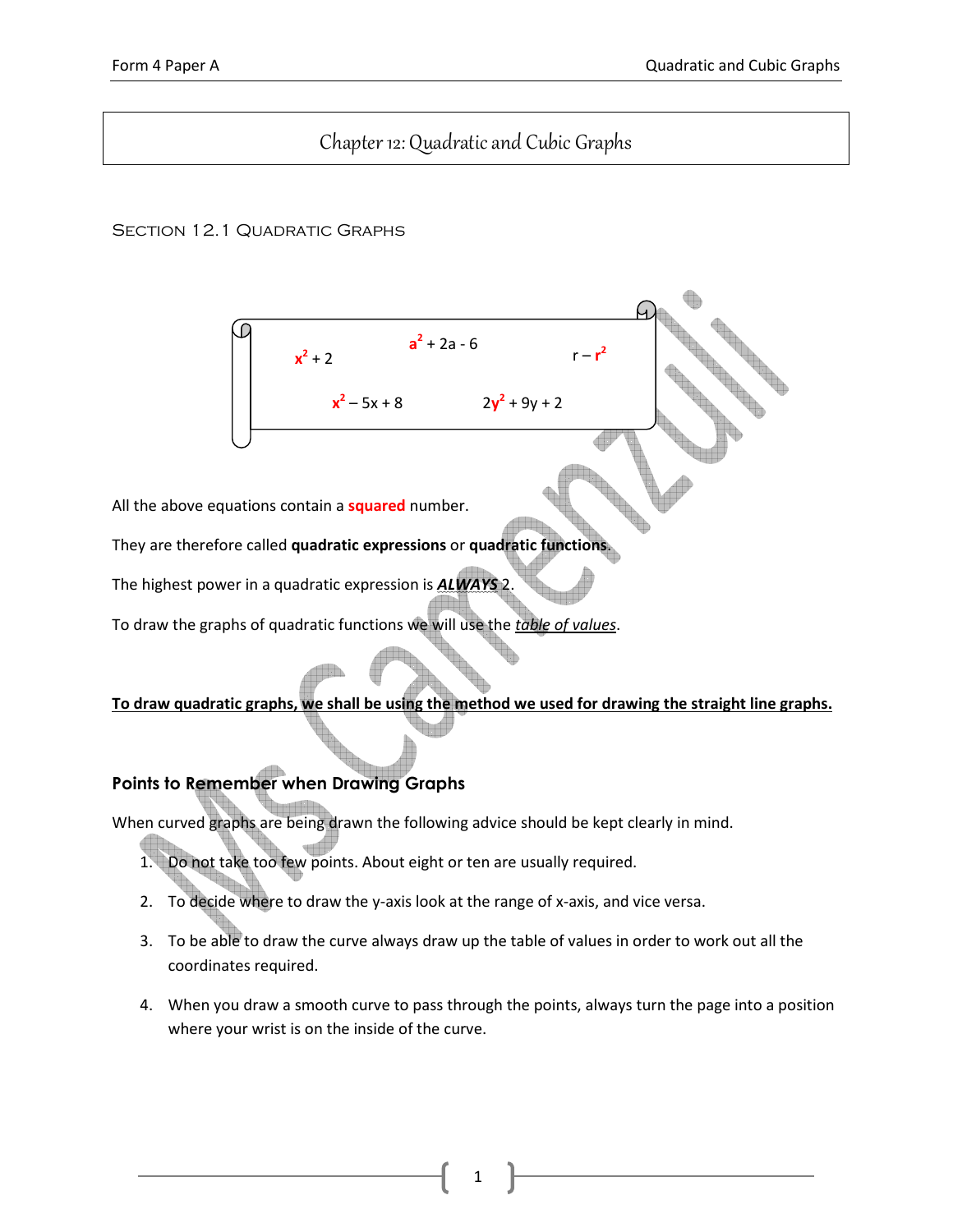The most basic quadratic equation is  $y = x^2$ .

Draw the graph  $y = x^2$  for the values of x between -3 and 3.

#### Step 1: Draw the coordinate table



The lowest point of the graph is called the **minimum point**.

The Contract of the

In the above example the minimum point is at coordinate (0,0).

2

X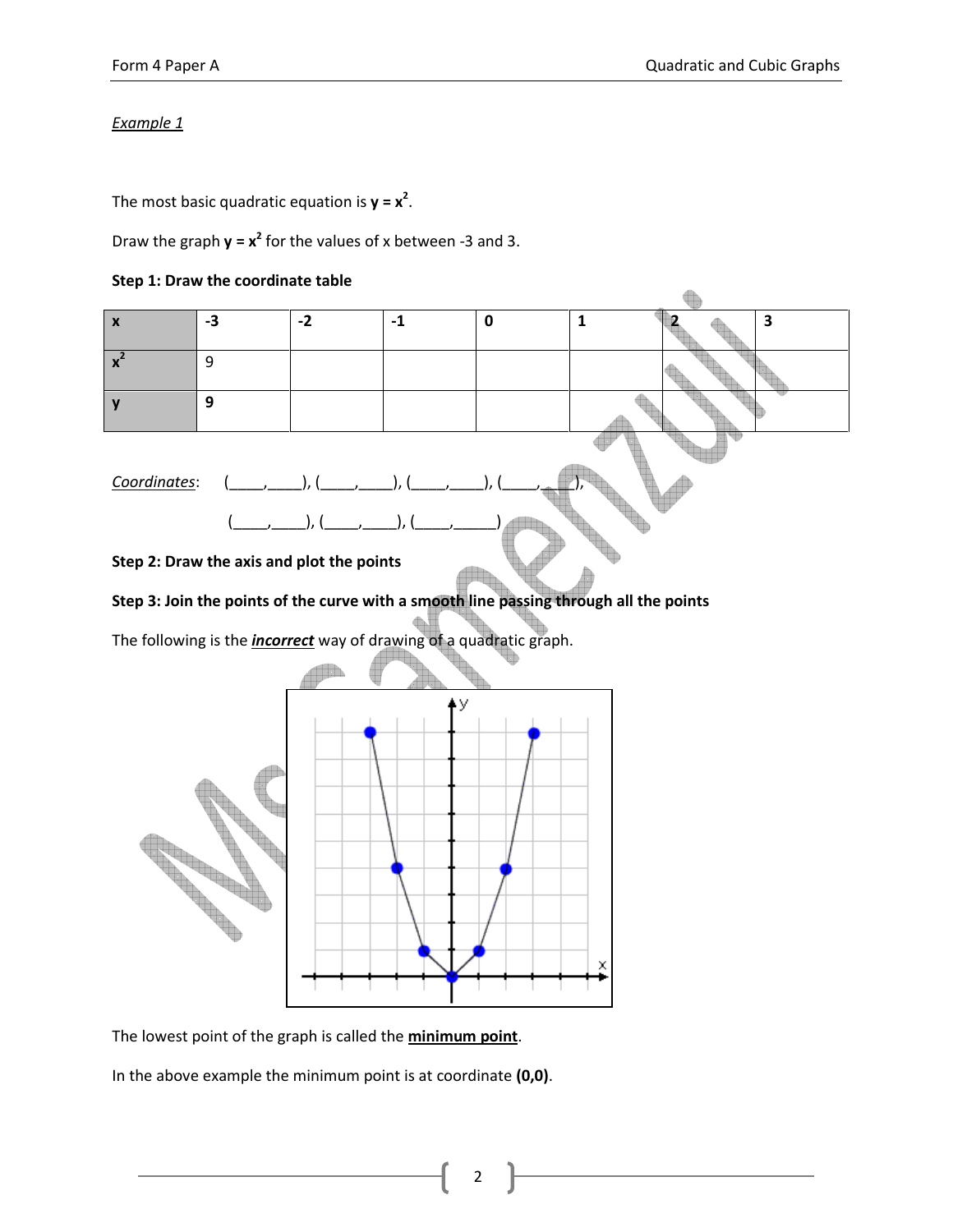Draw the graph  $y = 3x - x^2$  for the values of x in the range -1 to 4. Draw the graph with the scale of 2cm for one unit on both axes.

| $\pmb{\mathsf{X}}$                                                                         | $-1$                                                                                        | $\bf{0}$ |                        | $\mathbf{1}$                                             | $\overline{2}$ | $\overline{\mathbf{3}}$ |                | $\overline{a}$          |  |  |  |  |
|--------------------------------------------------------------------------------------------|---------------------------------------------------------------------------------------------|----------|------------------------|----------------------------------------------------------|----------------|-------------------------|----------------|-------------------------|--|--|--|--|
| 3x                                                                                         |                                                                                             |          |                        |                                                          |                |                         |                |                         |  |  |  |  |
| $-x^2$                                                                                     |                                                                                             |          |                        |                                                          |                |                         |                |                         |  |  |  |  |
| y                                                                                          |                                                                                             |          |                        |                                                          |                |                         |                |                         |  |  |  |  |
| $(\_\_\_\_\_\_\_\_),\,(\_\_\_\_\_\_\_),\,(\_\_\_\_\_\_),\,(\_\_\_\_\_\_),$<br>Coordinates: |                                                                                             |          |                        |                                                          |                |                         |                |                         |  |  |  |  |
| a)                                                                                         | Find the highest value of this graph and write the value of x in which it occurs. _________ |          |                        |                                                          |                |                         |                |                         |  |  |  |  |
| b)                                                                                         |                                                                                             |          |                        | Find the values of x where the graph crosses the x-axis. |                |                         |                |                         |  |  |  |  |
|                                                                                            |                                                                                             |          |                        |                                                          |                |                         |                |                         |  |  |  |  |
| The <b>highest point</b> of the graph is where the graph turns.                            |                                                                                             |          |                        |                                                          |                |                         |                |                         |  |  |  |  |
| It is called the maximum point.                                                            |                                                                                             |          |                        |                                                          |                |                         |                |                         |  |  |  |  |
| Quadratic graphs always look like $\sqrt{ }$                                               |                                                                                             |          | $\setminus$ or $\vert$ |                                                          |                |                         |                |                         |  |  |  |  |
| <b>Example 3</b><br>a) Complete this table of values for the graph $y = x^2 + x - 7$       |                                                                                             |          |                        |                                                          |                |                         |                |                         |  |  |  |  |
| $\mathbf x$                                                                                | $-4$                                                                                        | $-3$     | $-2$                   | $-1$                                                     | $\mathbf 0$    | $\vert$ 1               | $\overline{2}$ | $\overline{\mathbf{3}}$ |  |  |  |  |
| $x^2$                                                                                      |                                                                                             |          |                        |                                                          |                |                         |                |                         |  |  |  |  |
| $\pmb{\mathsf{x}}$                                                                         |                                                                                             |          |                        |                                                          |                |                         |                |                         |  |  |  |  |
| $-7$                                                                                       |                                                                                             |          |                        |                                                          |                |                         |                |                         |  |  |  |  |
| y                                                                                          |                                                                                             |          |                        |                                                          |                |                         |                |                         |  |  |  |  |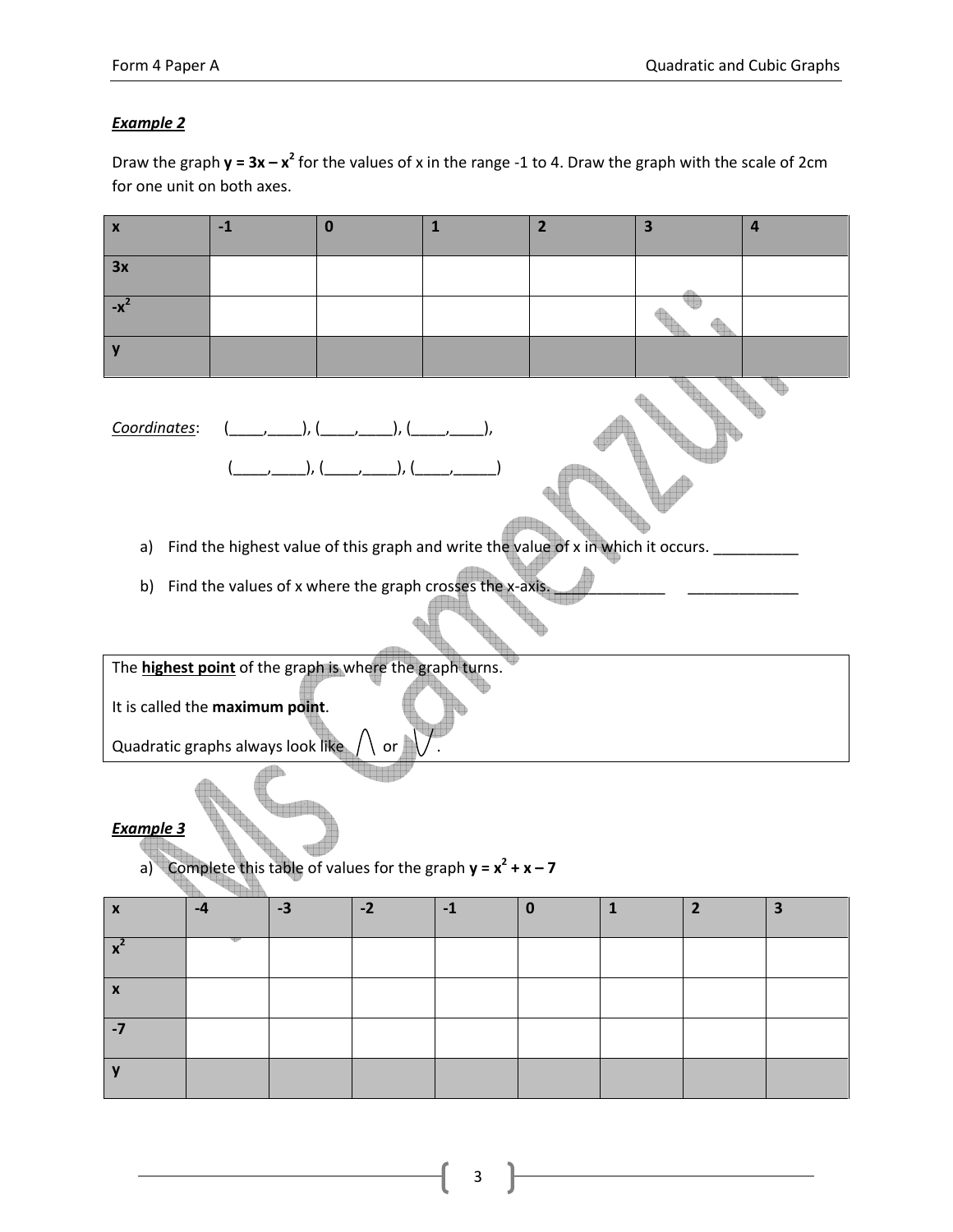b) Draw the graph  $y = x^2 + x - 7$ c) Write down the values of x where the graph crosses the x-axis  $\begin{picture}(220,20) \put(0,0){\line(1,0){10}} \put(15,0){\line(1,0){10}} \put(15,0){\line(1,0){10}} \put(15,0){\line(1,0){10}} \put(15,0){\line(1,0){10}} \put(15,0){\line(1,0){10}} \put(15,0){\line(1,0){10}} \put(15,0){\line(1,0){10}} \put(15,0){\line(1,0){10}} \put(15,0){\line(1,0){10}} \put(15,0){\line(1,0){10}} \put(15,0){\line($ d) Use your graph to find an estimate of the minimum value of the graph you have drawn. Example 4 Make a table to help you draw the graph  $y = x^2 - 3x - 4$  for the values of x between -2 and 5. x |-2 |-1 |0 |1 |2 |3 |4 |5 W  $x^2$ -3x -4 y Use your graph to find  $-3x - 4$  and the corresponding value of x a) the lowest value of  $x^2$ b) the values of x when  $x^2 - 3x - 4$  is 0

Support Exercises Pg 382 Exercise 23A Nos 1 – 5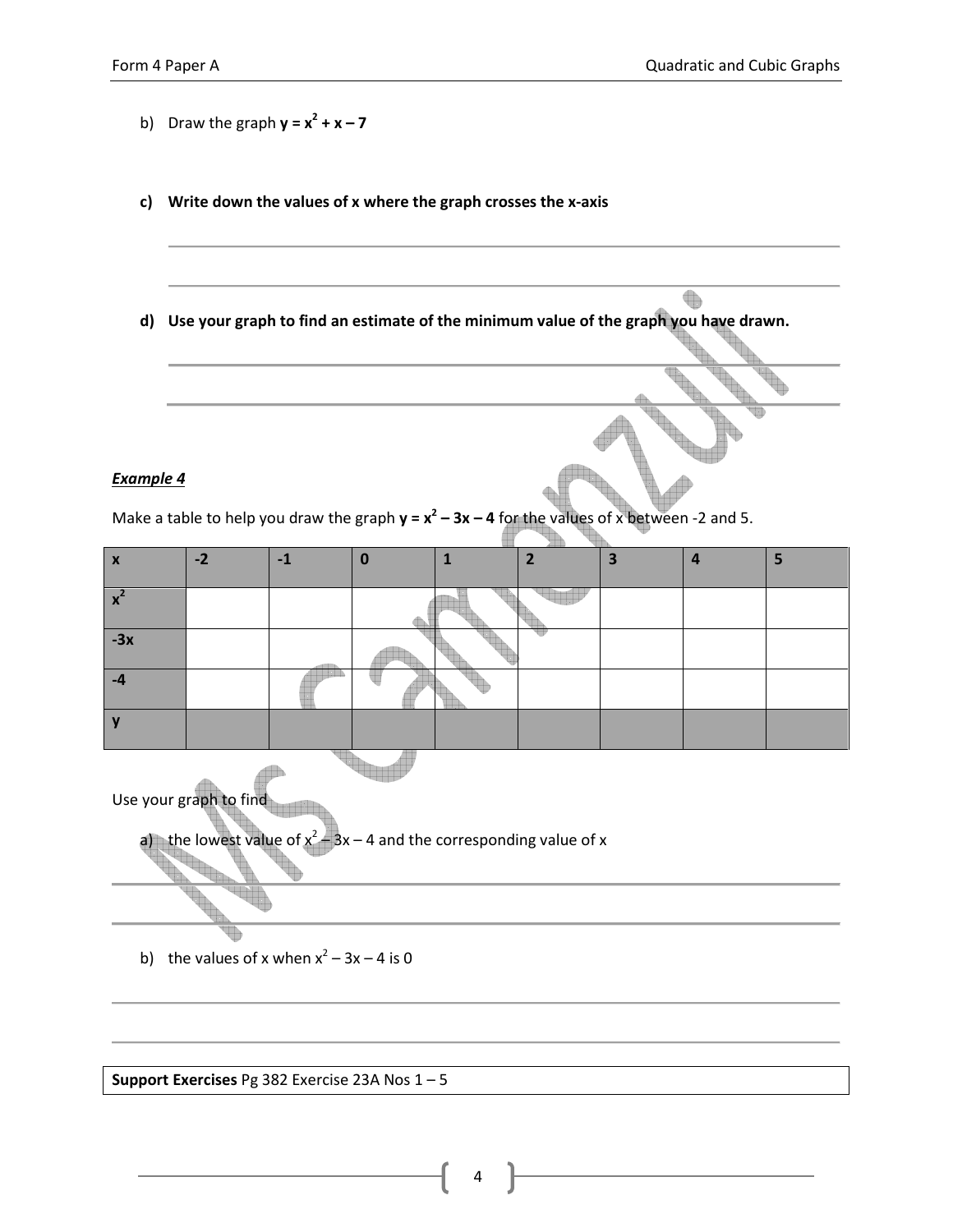## Section 12.2 Using Graphs of Quadratic Functions to solve Equations

The following is the graph for the equation  $y = x^2 + x - 6$ 

This graph can be used to solve the equation  $x^2 + x - 6 = 0$ 



The solution of the equation  $y = x^2 + x - 6$  are found by finding the values of x when  $y = 0$ .

This is done by observing where the graph crosses the  $x - a$ xis.

From the graph: when  $y = 0$ <sup>\*</sup>

Example 1

Draw the graph of the equation  $y = 2x^2 - x - 3$ 

 $x = -3$  and  $x = 2$ 

| $\mathbf{v}$<br>л | $-3$ | $-2$ | $-1$ |  | 3 |
|-------------------|------|------|------|--|---|
| 2x                |      |      |      |  |   |
| $-X$              |      |      |      |  |   |
| $-3$              |      |      |      |  |   |
|                   |      |      |      |  |   |
| Coordinates: (    |      |      |      |  |   |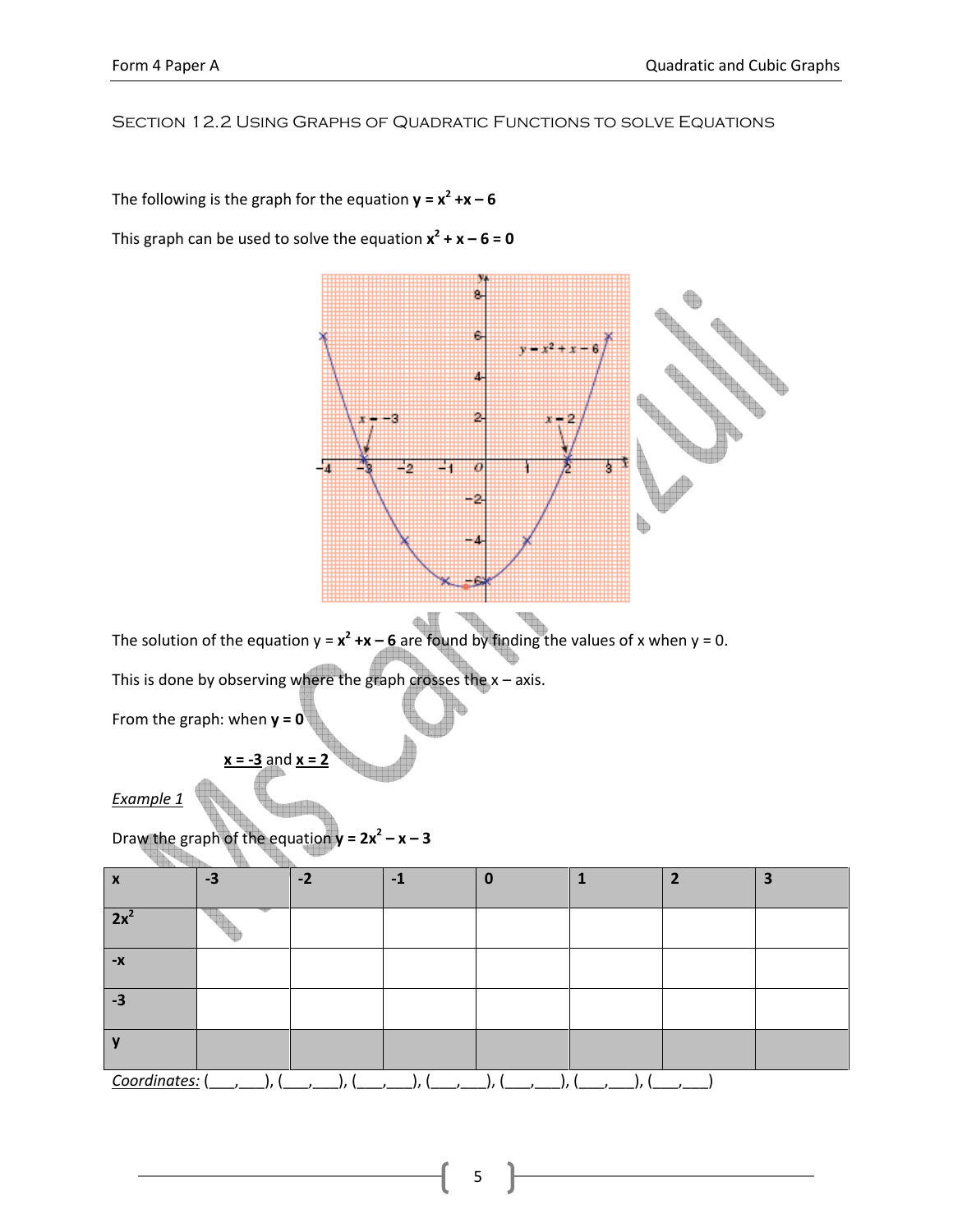From your graph, what are the solutions of the equation  $2x^2 - x - 3 = 0$ ?

#### Example 2

- a) Draw the graph with equation  $y = x^2 6x 7$  for values of x between  $-2$  and 8.
- b) Give the solutions of the equation  $x^2 6x 7 = 0$
- a) Draw the coordinate table to retrieve the coordinates of the graph

| $\boldsymbol{\mathsf{x}}$ | $-2$ | $-1$ | 0 | ר | ю | 4 | 5 | 6 | 8 |
|---------------------------|------|------|---|---|---|---|---|---|---|
| $\mathbf{x}^2$            |      |      |   |   |   |   |   |   |   |
| $-6x$                     |      |      |   |   |   |   |   |   |   |
| $-7$                      |      |      |   |   |   |   |   |   |   |
| $\overline{\phantom{a}}$  |      |      |   |   |   |   |   |   |   |

Coordinates:



From the graphs, what are the solutions of the equation  $x^2 - 6x - 7 = 0$ ?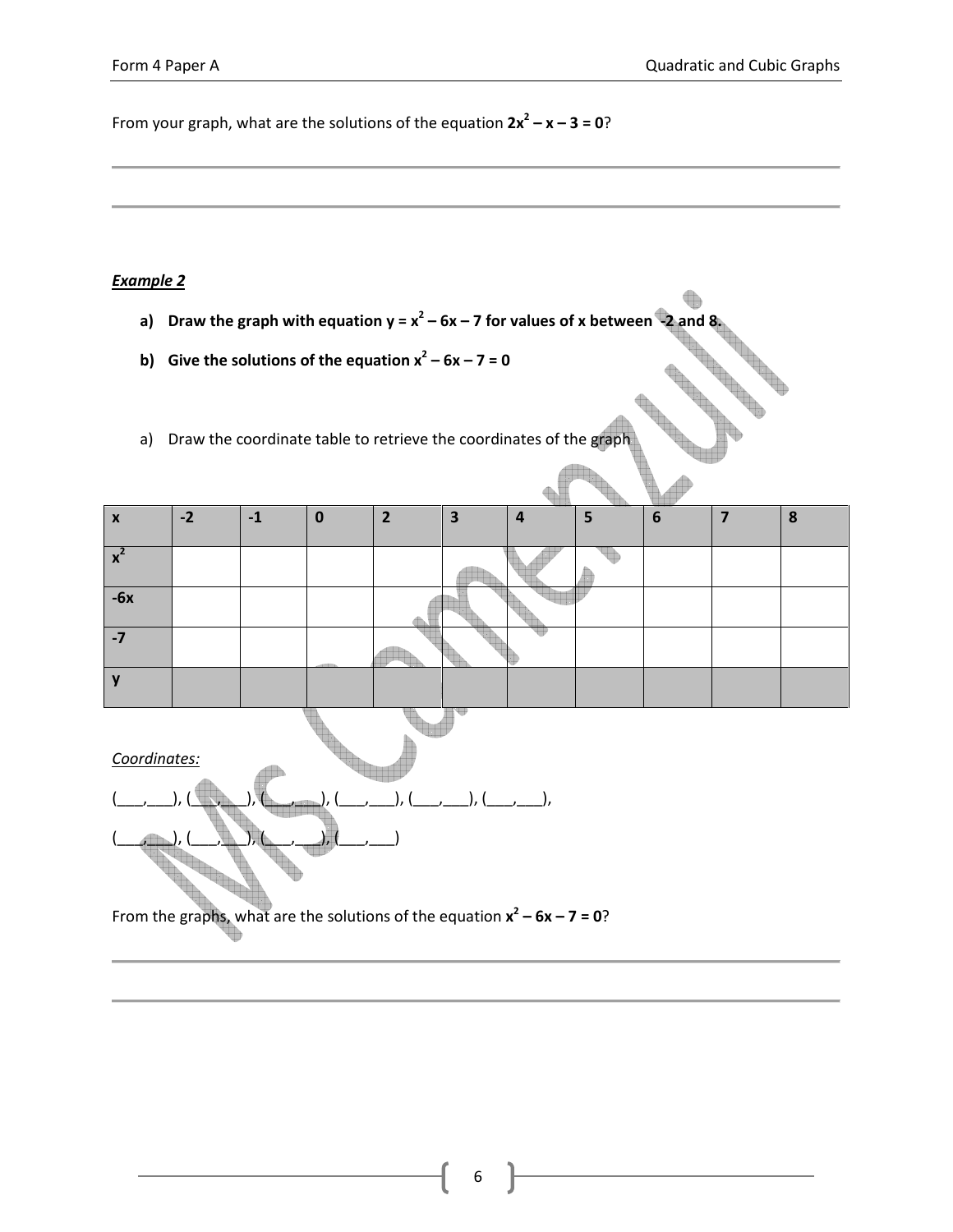Complete the table for the graph  $y = x^2 - 2x - 8$  for the values of x from -3 to 5. Use your table to draw the graph.

| $\overline{\mathbf{v}}$<br>$\boldsymbol{\mathsf{A}}$ | $-3$ | $-2$ | $-1$ | o | כ | 3 | 4 | 5 |
|------------------------------------------------------|------|------|------|---|---|---|---|---|
| $\mathbf{\Lambda}$                                   |      |      |      |   |   |   |   |   |
| $-2x$                                                |      |      |      |   |   |   |   |   |
| $-8$                                                 |      |      |      |   |   |   |   |   |
|                                                      |      |      |      |   |   |   |   |   |

- a) Use your graph to find the value of y when  $x = 0.5$
- b) Use your graph to solve the equation  $x^2 2x 8 = 3$

## Example 4

a) Complete the table to draw the graph of  $y = x^2 - 6x + 3$  for the values of x between -1 and 7

|  | X                         |  |  |  | $\overline{\phantom{a}}$ | 3 | 2 |  | 6 |  |  |  |
|--|---------------------------|--|--|--|--------------------------|---|---|--|---|--|--|--|
|  |                           |  |  |  |                          |   |   |  |   |  |  |  |
|  | $\boldsymbol{\mathsf{A}}$ |  |  |  |                          |   |   |  |   |  |  |  |
|  | $-6x$                     |  |  |  |                          |   |   |  |   |  |  |  |
|  | +3                        |  |  |  |                          |   |   |  |   |  |  |  |
|  |                           |  |  |  |                          |   |   |  |   |  |  |  |
|  |                           |  |  |  |                          |   |   |  |   |  |  |  |

- b) Where does the graph intersect with the x-axis
- c) Use your graph to find the y-value when  $x = 3.5$
- d) Use your graph to solve the equation x<sup>2</sup> – 6x + 3 = 5 \_\_\_\_\_\_\_\_\_\_\_\_\_\_\_\_\_\_\_\_\_\_\_\_\_\_\_\_\_\_\_\_

Support Exercise Pg 384 Exercise 23B Nos 1, 2, 3, 4 & 5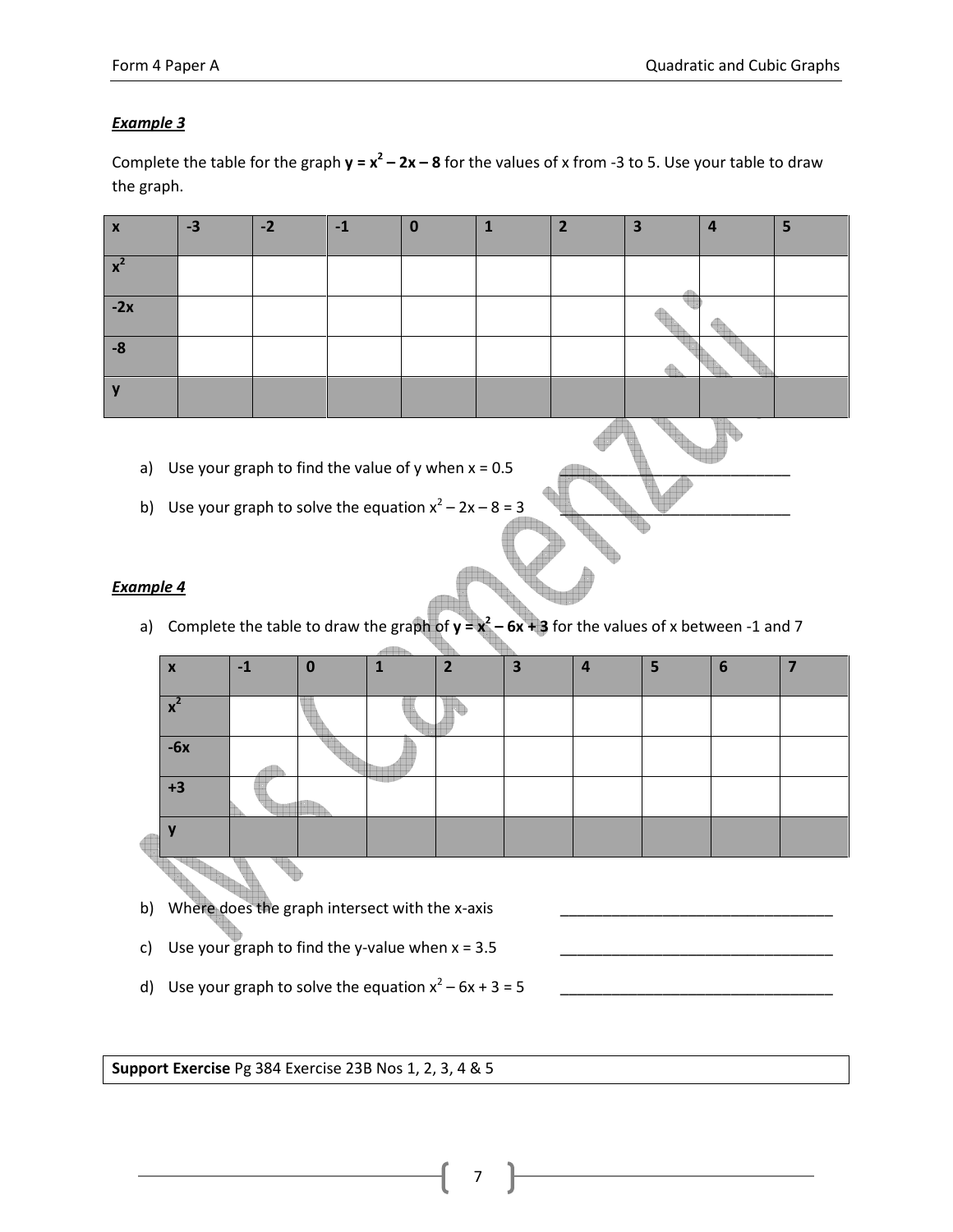Section 12.3 Using Graphs of Quadratic and Linear Graphs to solve QUADRATIC EQUATIONS



### Eliminating y from  $y = x^2$  and  $y = x + 2$  gives the equation

$$
x^2 = x + 2
$$
 or  $x^2 - x - 2 = 0$ 

From the graph the solution of the quadratic equation  $x^2 - x - 2 = 0$  are  $x = -1$  and  $x = 2$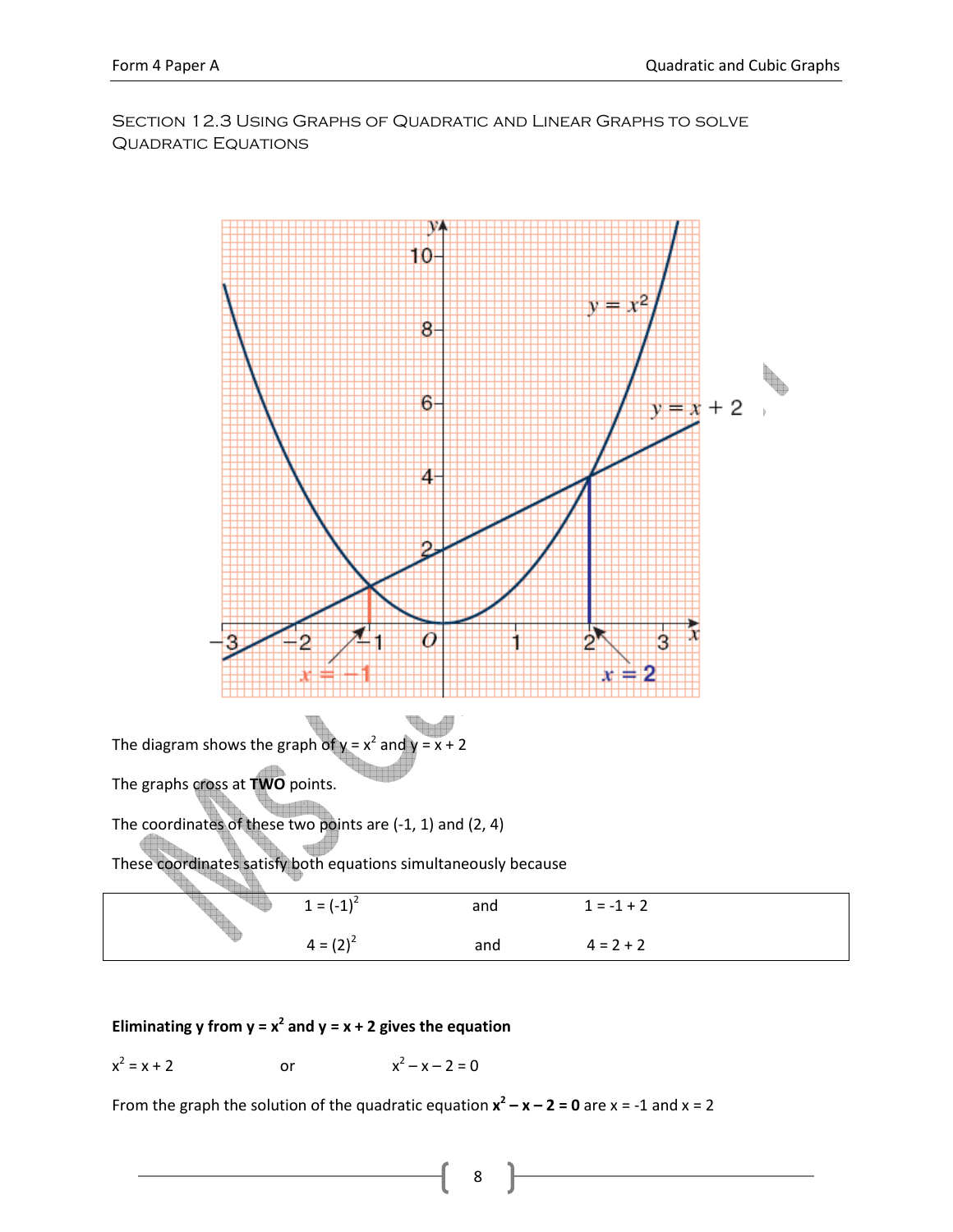The diagram shows the graph of  $y = 2x - x^2$ 

By drawing a suitable straight line on the graph estimate the solutions of the equation  $x^2 - 4x + 3 = 0$ 



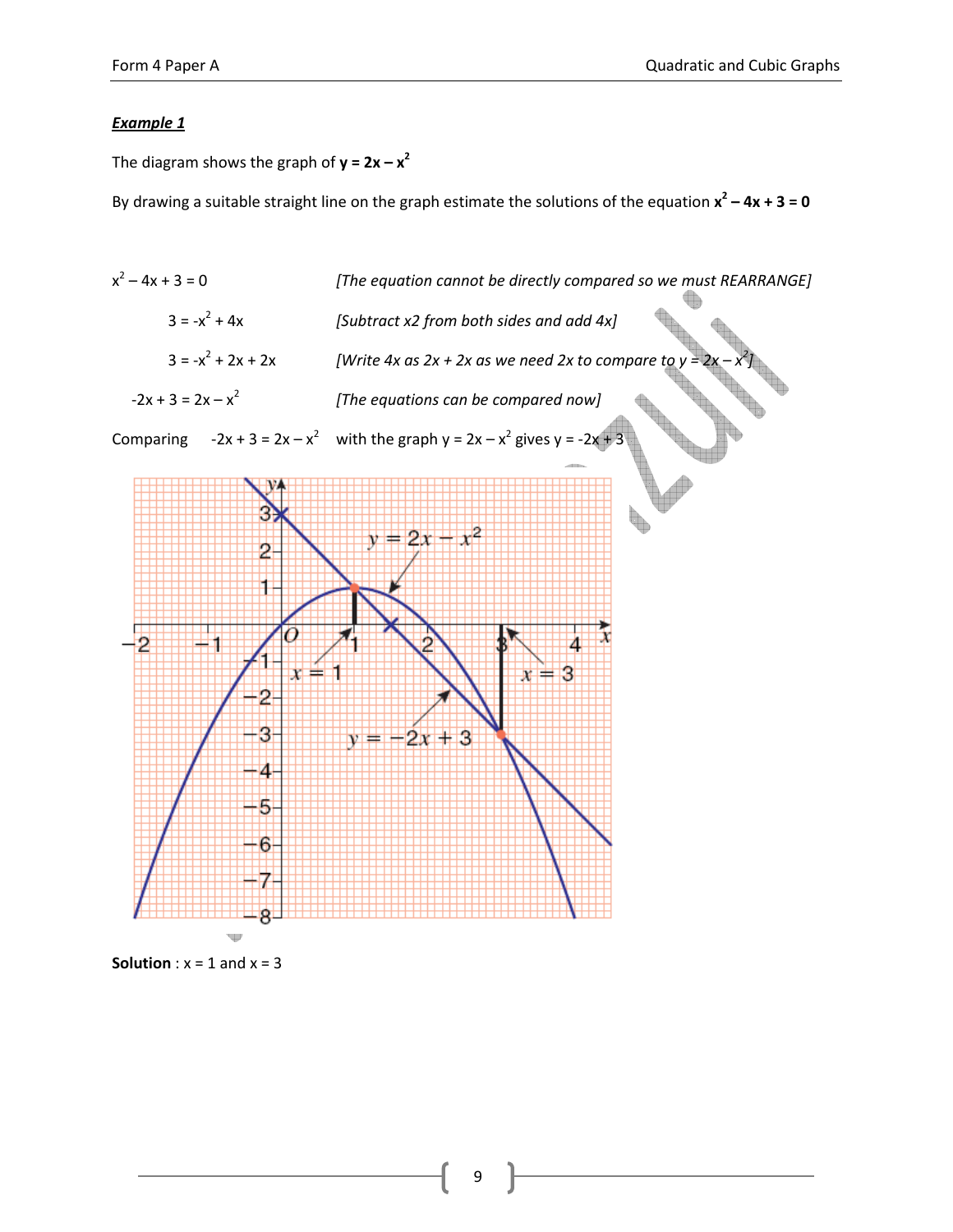Draw the graph of  $y = 2x^2 + 3x - 6$  for the values of x from -4 to 2, taking 2cm to represent 1 unit on the x-axis and 1cm to represent I unit in the y-axis. Use the graph to solve the following equations:

- a)  $2x^2 + 3x 6 = 0$
- b)  $2x^2 + 3x 11 = 0$
- c)  $2x^2 + 3x + 3 = 0$
- d)  $3 3x 2x^2 = 0$

## Example 3

 $y = x^3$ 

Using the same scales and axes, draw the graphs of  $y = x^2 - 4x + 7$  and  $y = x + 1$  for values of x from 0 to 5, taking 2 cm to represent 1 unit both axes. From your graph find,

- a) the values of x where the 2 graphs intersect.
- b) the equation in x whose roots are the points of intersection of the 2 graphs.
- c) the solutions of the equations  $x^2 4x + 2 = 0$

Support Exercise Pg 388 Exercise 23C Nos 1

Section 12.4 Cubic Graphs A cubic function or graph is one that contains a term in  $x^3$ . The following are examples of cubic graphs.

The techniques to draw them are exactly the same as those for quadratic graphs.

 $y = x^3 + 3x$ 

10

+ 3x  $y = x^3 + x^2 + x + 1$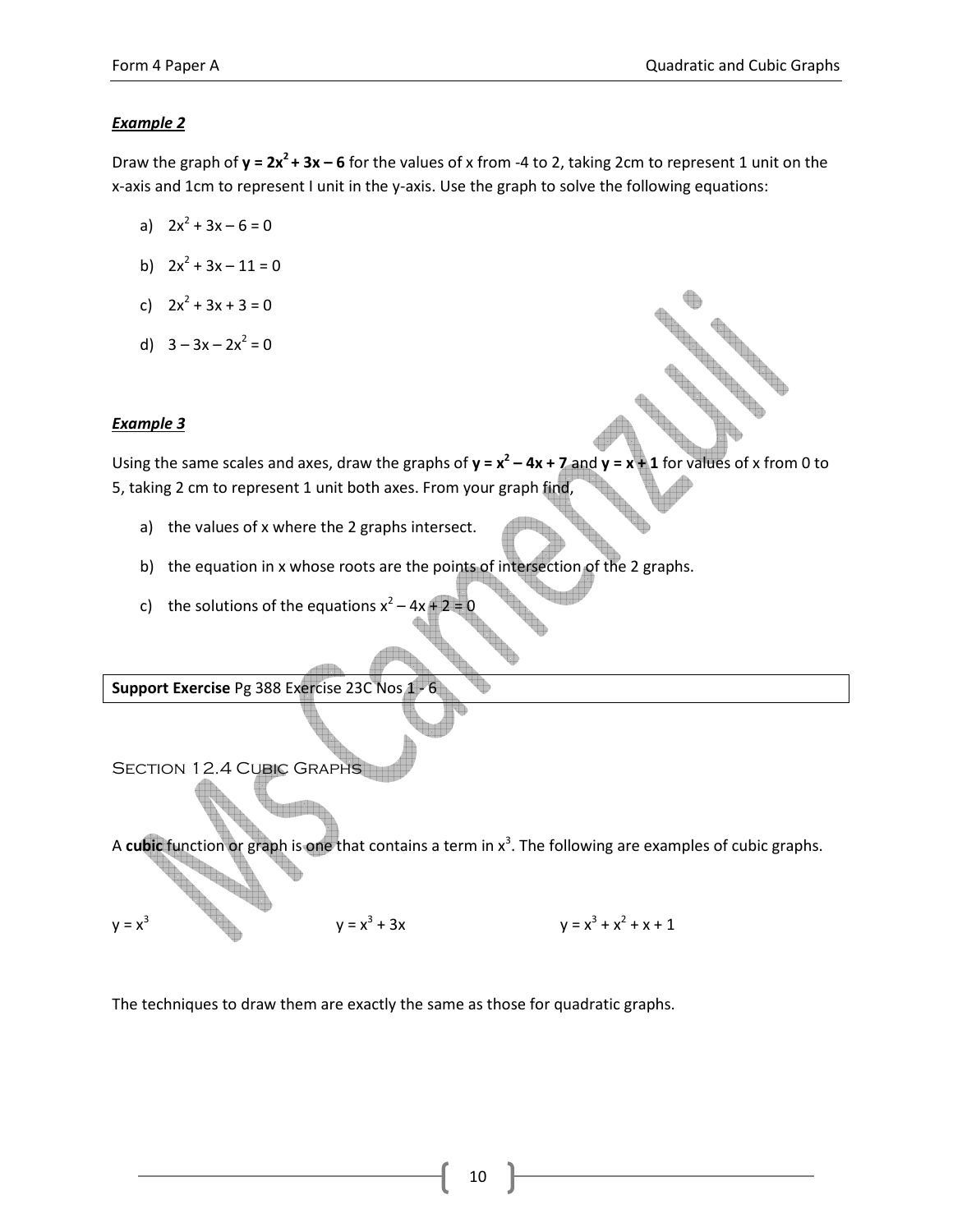Plot the graph  $y = x^3$  for the values of x between -2 to 2 using half intervals.

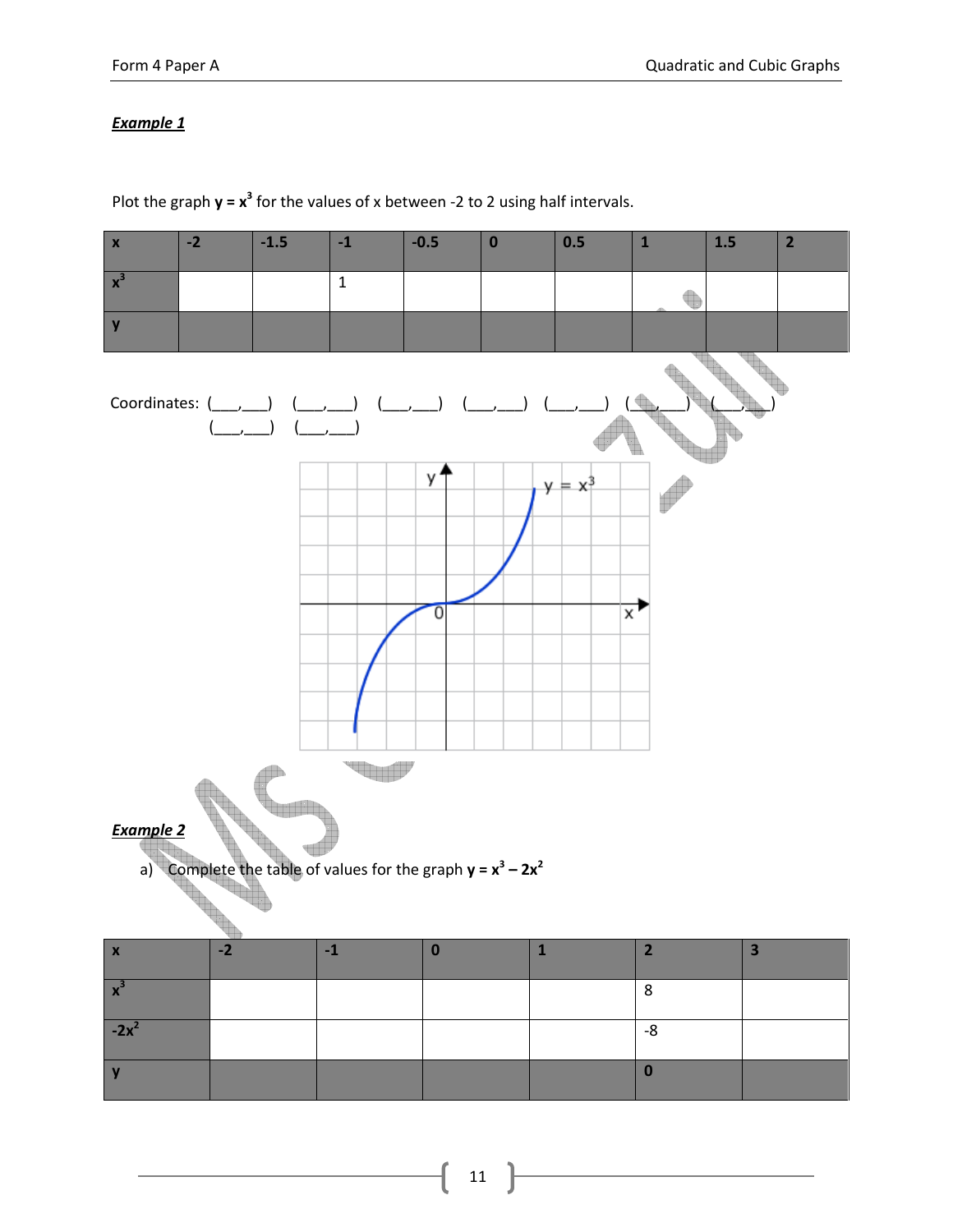- b) Use your graph to write down the solutions to 1 d.p. of
	- i.  $x^3 2x^2$  $= 4$  ii.  $x^3 - 2x^2 = -1$  iii.  $x^3$  $-2x^2 = -3$
- c) What line could you draw on your graph to solve  $x^3 2x^2 = x$ ?

Draw the line and find the solution to 1d.p.

d) Use your graph to estimate the solution to  $x^3 - 2x^2 = 1$ 

#### Example 3



|                                                                           | $\alpha$ case your graph to estimate the solution to $x = 2x - 1$<br>Example 3 |      |          |              |                |   |                |  |  |  |  |  |
|---------------------------------------------------------------------------|--------------------------------------------------------------------------------|------|----------|--------------|----------------|---|----------------|--|--|--|--|--|
| Draw the graph $y = x^3 - 3x^2 - x + 3$ for the values of x from -2 to 4. |                                                                                |      |          |              |                |   |                |  |  |  |  |  |
|                                                                           |                                                                                |      |          |              |                |   |                |  |  |  |  |  |
| $\boldsymbol{\mathsf{x}}$                                                 | $-2$                                                                           | $-1$ | $\bf{0}$ | $\mathbf{1}$ | $\overline{2}$ | 3 | $\overline{a}$ |  |  |  |  |  |
| $x^3$                                                                     |                                                                                |      |          |              |                |   |                |  |  |  |  |  |
| $-3x^2$                                                                   |                                                                                |      |          |              |                |   |                |  |  |  |  |  |
| $-X$                                                                      |                                                                                |      |          |              |                |   |                |  |  |  |  |  |
| $+3$                                                                      |                                                                                |      |          |              |                |   |                |  |  |  |  |  |
| $\mathbf v$                                                               |                                                                                |      |          |              |                |   |                |  |  |  |  |  |

a) From your graph to solve  $x^3$  $-3x^2$  $-x + 3 = 0$ 

b) Find the maximum and minimum values

Article of the contract of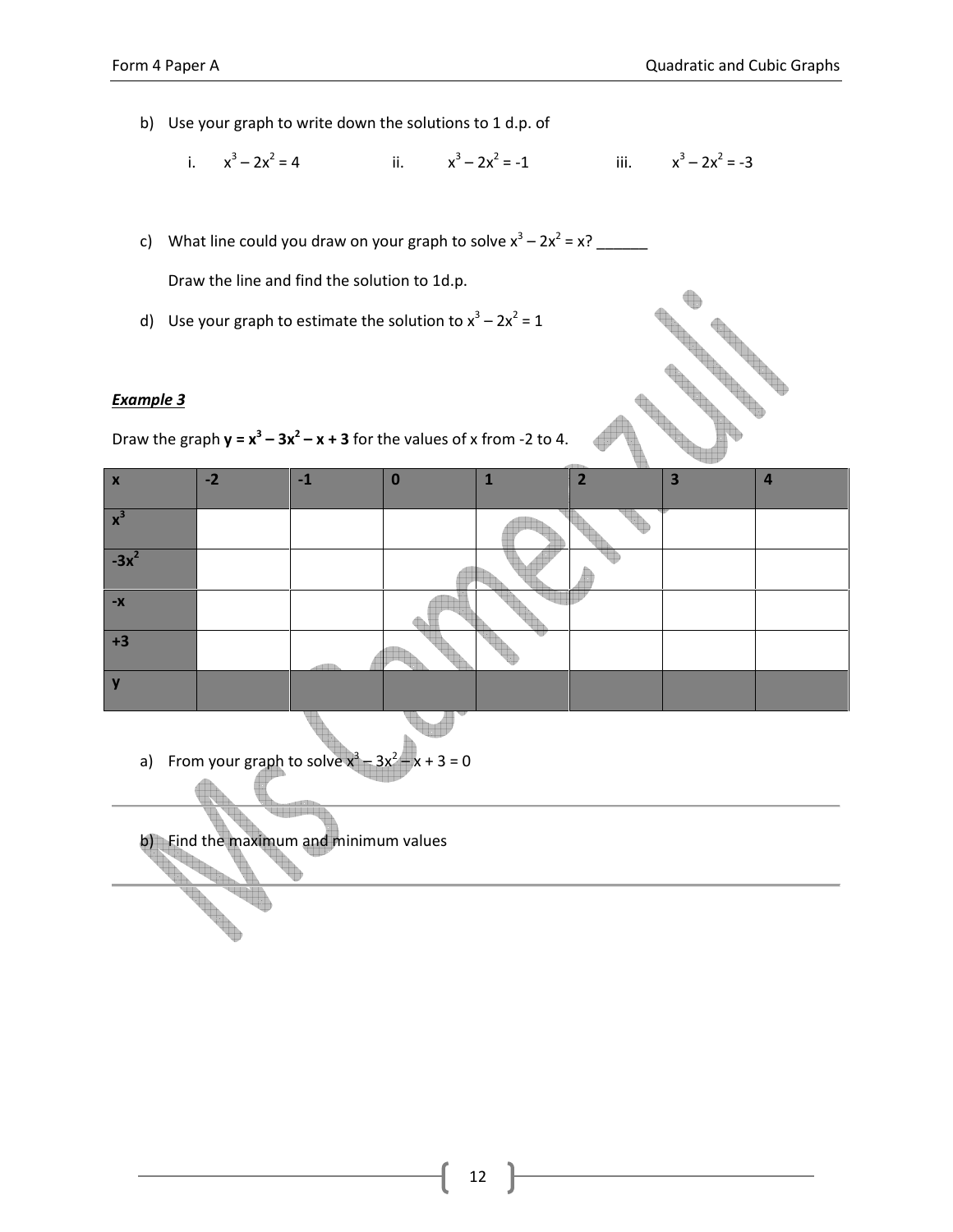Complete the table to draw the graph of  $y = x^3 + 2x + 5$  for the values of x between -2 and 2



All reciprocal graphs have a similar shape and some symmetry properties.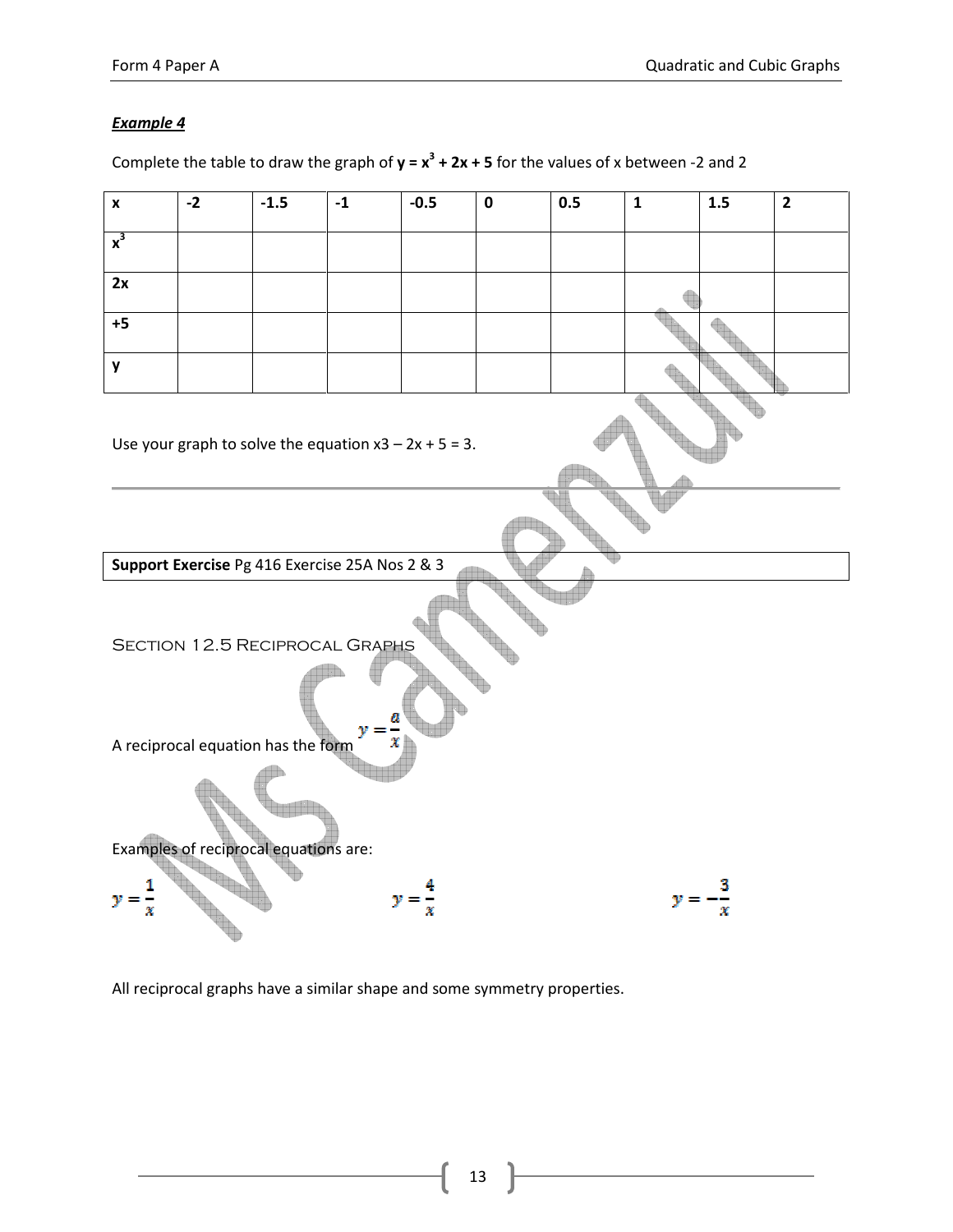$$
y = \frac{1}{x}
$$
  
Complete the table to draw the graph of  $x \leq x \leq 4$ .

Values are rounded to two decimal places, as it is unlikely that you could plot a value more accurately than this.

| $\overline{\phantom{a}}$<br>$\boldsymbol{\mathsf{x}}$ | -4      | -3      | $-2$   | -1   |     |      | $\overline{a}$ |
|-------------------------------------------------------|---------|---------|--------|------|-----|------|----------------|
|                                                       | $-0.25$ | $-0.33$ | $-0.5$ | $-1$ | 0.5 | 0.33 | 0.25           |
|                                                       | $-0.25$ | $-0.33$ | $-0.5$ | -1   | 0.5 | 0.33 | 0.25           |
|                                                       |         |         |        |      |     |      |                |

The graph plotted from the above coordinates is shown below. This is not much of a graph and does not show the properties of a reciprocal function. If you take x-values from -0.8 and 0.8 in steps of 0.2, you get the next table.

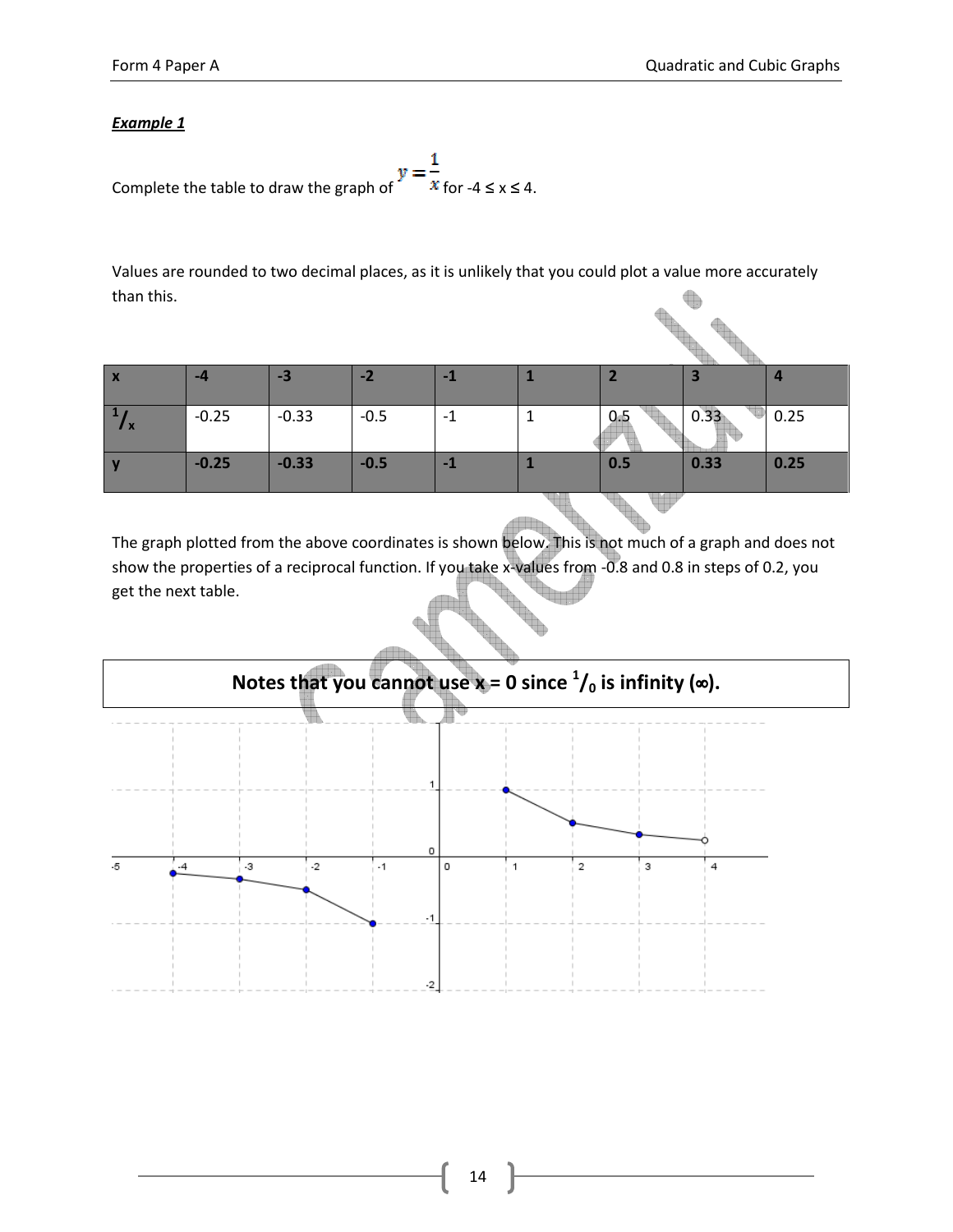| $\boldsymbol{X}$                 | $-0.8$  | $-0.6$  | $-0.4$ | $-0.2$ | 0.2 | 0.4 | 0.6  | 0.8  |
|----------------------------------|---------|---------|--------|--------|-----|-----|------|------|
| $\mathbf{1}$ ,<br>$\mathbf{I}$ X | $-1.25$ | $-1.67$ | $-2.5$ | -5     | ь   | 2.5 | 1.67 | 1.25 |
|                                  | $-1.25$ | $-1.67$ | $-2.5$ | $-5$   |     | 2.5 | 1.67 | 1.25 |

If we plot these as well we will have the following graph.

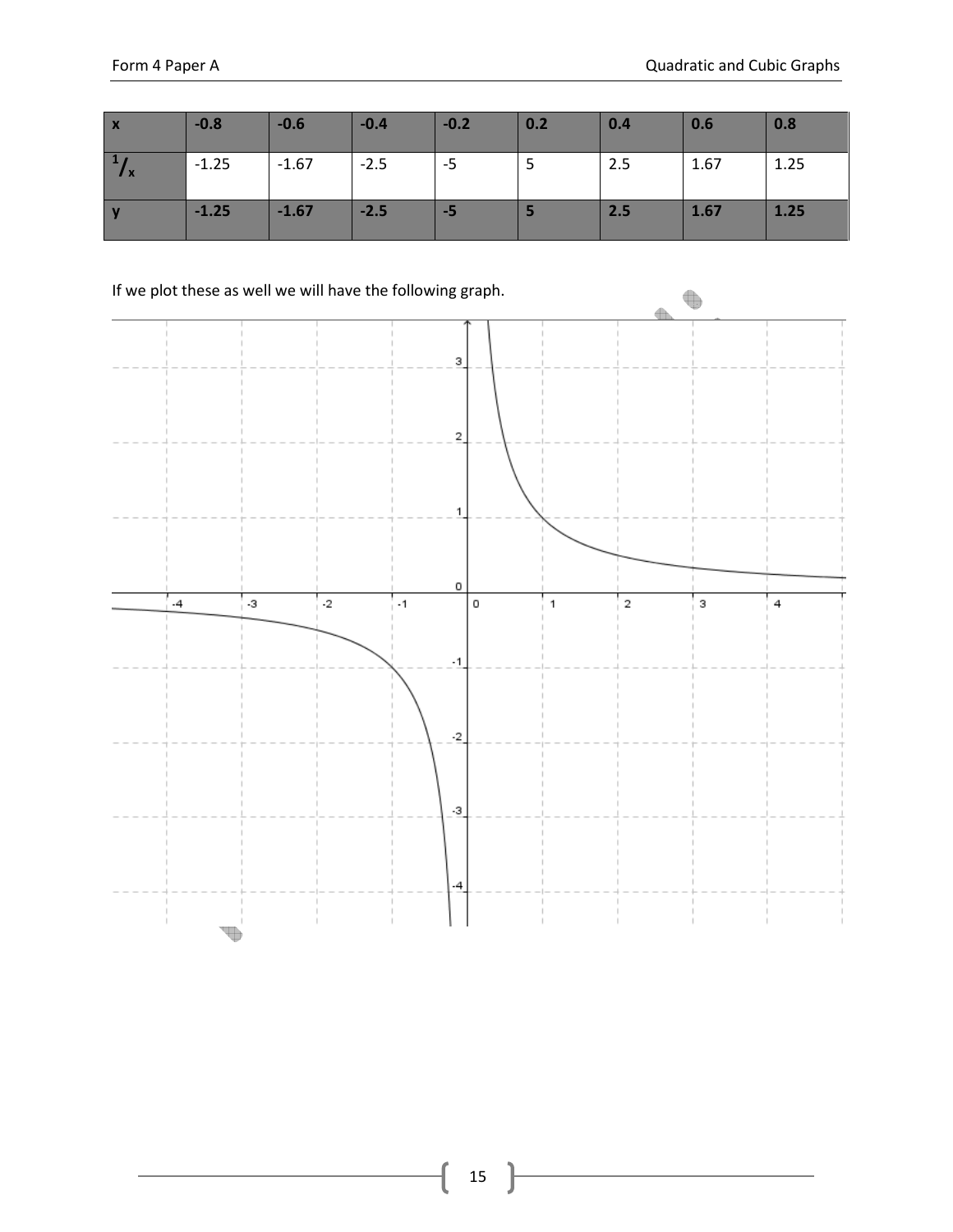$\begin{picture}(220,20) \put(0,0){\line(1,0){10}} \put(15,0){\line(1,0){10}} \put(15,0){\line(1,0){10}} \put(15,0){\line(1,0){10}} \put(15,0){\line(1,0){10}} \put(15,0){\line(1,0){10}} \put(15,0){\line(1,0){10}} \put(15,0){\line(1,0){10}} \put(15,0){\line(1,0){10}} \put(15,0){\line(1,0){10}} \put(15,0){\line(1,0){10}} \put(15,0){\line($ 

From the graph above, the following properties can be seen.

- The lines  $y = x$  and  $y = -x$  are lines of symmetry
- The closer x gets to zero, the nearer the graph gets to the y-axis.
- As x increases, the graph gets closer to the x-axis

These properties are true for all reciprocal graphs.

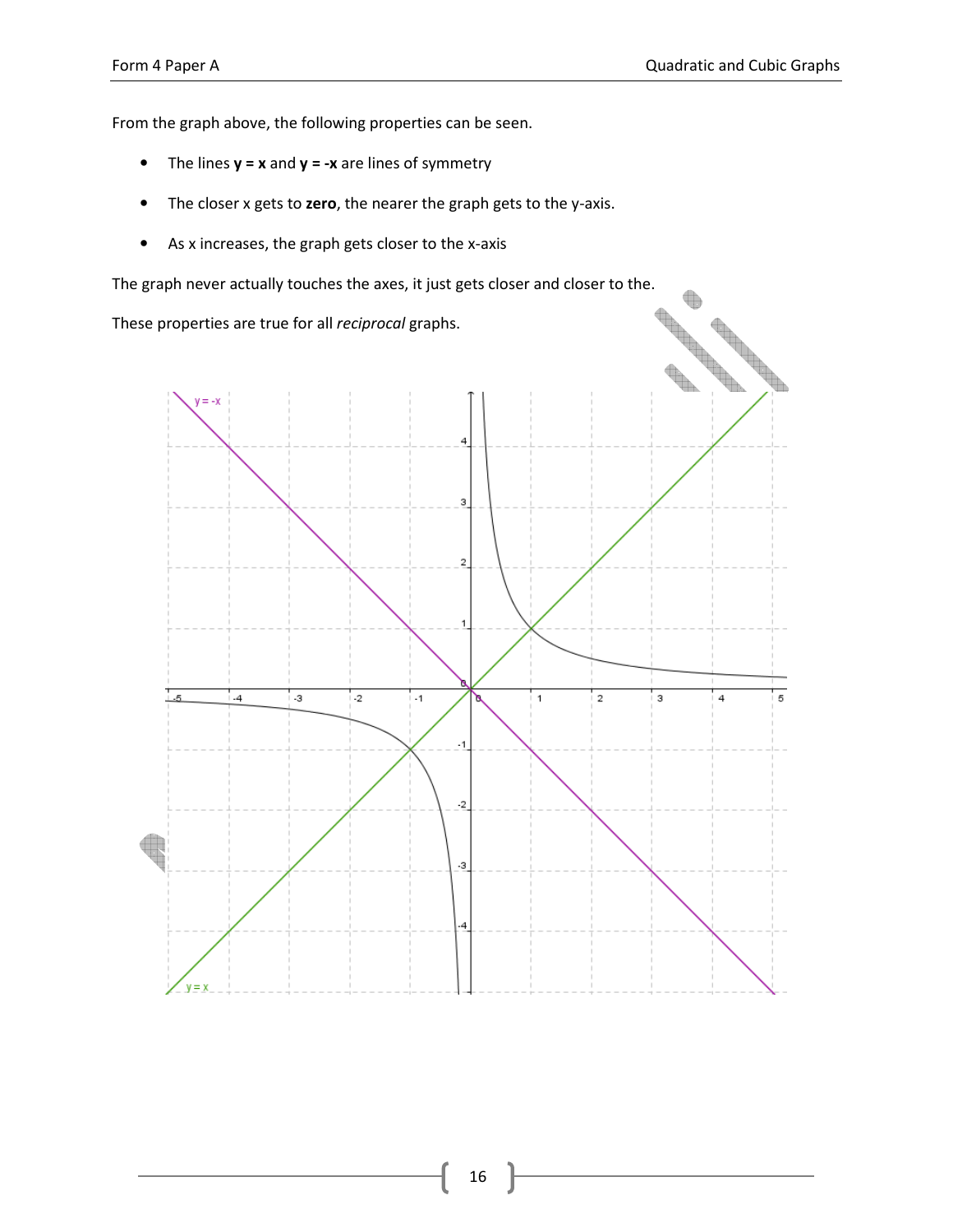y

| $\mathbf{z}$<br>Complete the table to draw the graph<br>$x$ for -4 $\leq x \leq 4$ . |                                                                                                                                                                                                                                                                                                   |     |     |     |              |     |                |                         |                         |  |  |  |
|--------------------------------------------------------------------------------------|---------------------------------------------------------------------------------------------------------------------------------------------------------------------------------------------------------------------------------------------------------------------------------------------------|-----|-----|-----|--------------|-----|----------------|-------------------------|-------------------------|--|--|--|
| $\pmb{\mathsf{x}}$                                                                   | 0.2                                                                                                                                                                                                                                                                                               | 0.4 | 0.5 | 0.8 | $\mathbf{1}$ | 1.5 | $\overline{2}$ | $\overline{\mathbf{3}}$ | $\overline{\mathbf{4}}$ |  |  |  |
| $\frac{2}{x}$                                                                        |                                                                                                                                                                                                                                                                                                   |     |     |     |              |     |                |                         |                         |  |  |  |
| $\mathbf y$                                                                          |                                                                                                                                                                                                                                                                                                   |     |     |     |              |     |                |                         |                         |  |  |  |
| a)<br>b)<br>c)                                                                       | Use your graph to find the y-value when $x = 2.5$ .<br>$\frac{2}{7} = 7$<br>Use your graph to solve the equation $x$<br>$-1.25$<br>Use your graph to solve the equation $\mathfrak X$<br><b>Example 3</b><br>2<br>Complete the table to draw the graph<br>$\mathcal{X}$ for -4 $\leq$ x $\leq$ 4. |     |     |     |              |     |                |                         |                         |  |  |  |
| $\pmb{\mathsf{X}}$                                                                   | 0.2                                                                                                                                                                                                                                                                                               | 0.4 | 0.5 | 0.8 | $\mathbf{1}$ | 1.5 | $\overline{2}$ | 3                       | $\overline{\mathbf{4}}$ |  |  |  |
| $\frac{-2}{x}$                                                                       |                                                                                                                                                                                                                                                                                                   |     |     |     |              |     |                |                         |                         |  |  |  |